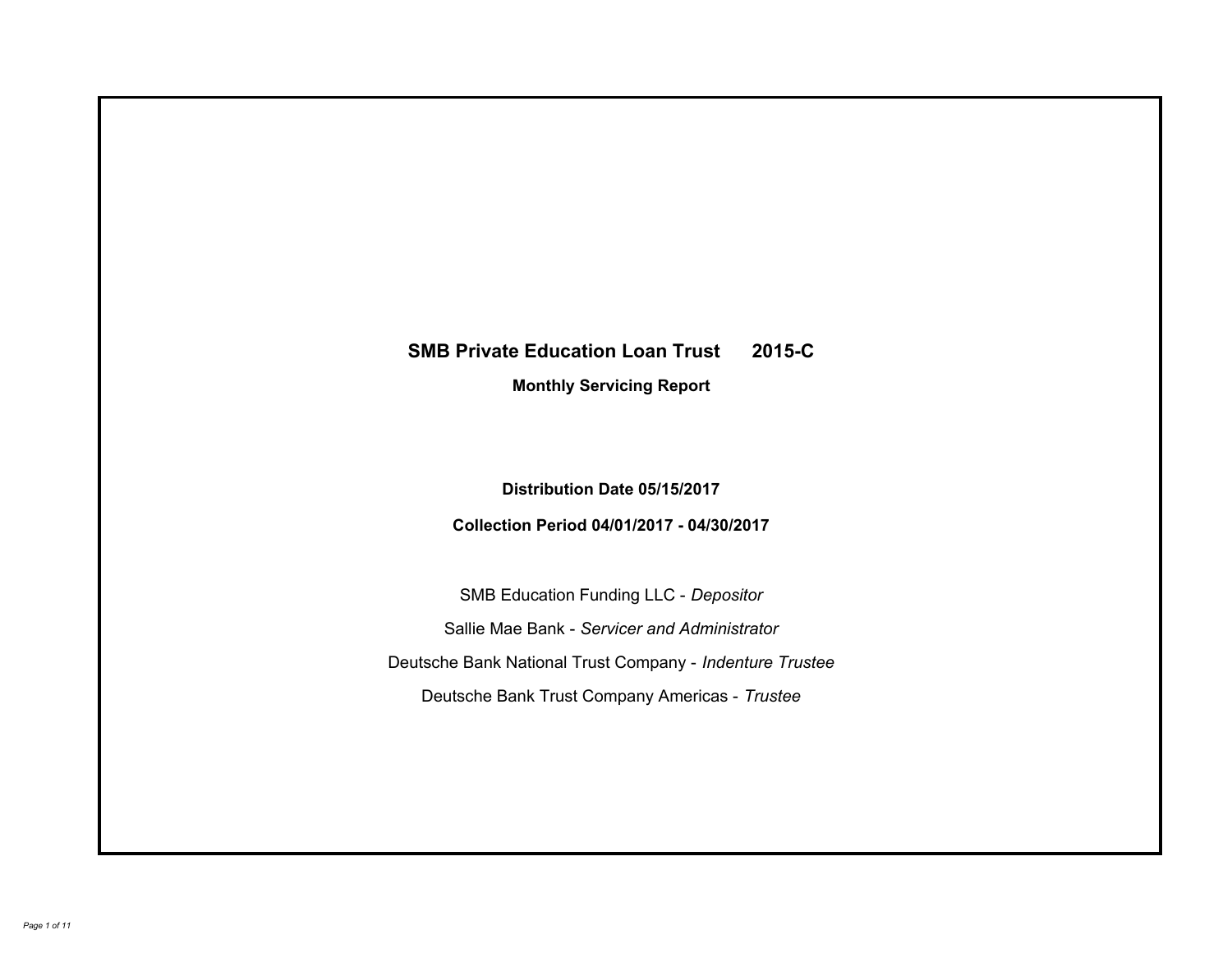| Α           | <b>Student Loan Portfolio Characteristics</b>                              |                                                                                                     | Settlement Date<br>10/27/2015 | 03/31/2017            | 04/30/2017                 |
|-------------|----------------------------------------------------------------------------|-----------------------------------------------------------------------------------------------------|-------------------------------|-----------------------|----------------------------|
|             | <b>Principal Balance</b>                                                   |                                                                                                     | \$693,787,197.00              | \$602,573,687.49      | \$593,683,358.40           |
|             | Interest to be Capitalized Balance                                         |                                                                                                     | 55,852,621.68                 | 37,315,858.77         | 38,040,944.33              |
|             | Pool Balance                                                               |                                                                                                     | \$749,639,818.68              | \$639,889,546.26      | \$631,724,302.73           |
|             | Weighted Average Coupon (WAC)                                              |                                                                                                     |                               |                       |                            |
|             |                                                                            | WAC1 (Contractual Interest Rate on the Loan)                                                        | 8.28%                         | 8.78%                 | 8.77%                      |
|             |                                                                            | WAC2 (Average of Applicable Interest Rate)                                                          | 8.28%                         | 8.75%                 | 8.74%                      |
|             | WAC3 (Average of Actual Interest Rate)                                     |                                                                                                     | 8.22%                         | 8.68%                 | 8.67%                      |
|             | Weighted Average Remaining Term                                            |                                                                                                     | 127.00                        | 121.06                | 120.69                     |
|             | Number of Loans                                                            |                                                                                                     | 65,154                        | 56,369                | 55,633                     |
|             | Number of Borrowers<br>Pool Factor                                         |                                                                                                     | 45,614                        | 39,741<br>0.853595994 | 39,281<br>0.842703772      |
|             | Since Issued Total Constant Prepayment Rate (1)                            |                                                                                                     |                               | 8.42%                 | 8.54%                      |
| B           | <b>Debt Securities</b>                                                     | <b>Cusip/Isin</b>                                                                                   | 04/17/2017                    |                       | 05/15/2017                 |
|             | A <sub>1</sub>                                                             | 78448RAA4                                                                                           | \$43,375,105.30               |                       | \$33,230,183.62            |
|             | A <sub>2</sub> A                                                           | 78448RAB2                                                                                           | \$207,000,000.00              |                       | \$207,000,000.00           |
|             | A2B                                                                        | 78448RAC0                                                                                           | \$100,000,000.00              |                       | \$100,000,000.00           |
|             | A <sub>3</sub>                                                             | 78448RAD8                                                                                           | \$75,000,000.00               |                       | \$75,000,000.00            |
|             | B                                                                          | 78448RAE6                                                                                           |                               |                       |                            |
|             |                                                                            |                                                                                                     | \$70,000,000.00               |                       | \$70,000,000.00            |
|             | C                                                                          | 78448RAF3                                                                                           | \$50,000,000.00               |                       | \$50,000,000.00            |
| $\mathsf C$ | <b>Certificates</b>                                                        | Cusip/Isin                                                                                          | 04/17/2017                    |                       | 05/15/2017                 |
|             | Residual                                                                   | 78448R106                                                                                           | \$100,000.00                  |                       | \$100,000.00               |
|             |                                                                            |                                                                                                     |                               |                       |                            |
| D           | <b>Account Balances</b>                                                    |                                                                                                     | 04/17/2017                    |                       | 05/15/2017                 |
|             | Reserve Account Balance                                                    |                                                                                                     | \$1,884,455.00                |                       | \$1,884,455.00             |
| E           | <b>Asset / Liability</b>                                                   |                                                                                                     | 04/17/2017                    |                       | 05/15/2017                 |
|             |                                                                            |                                                                                                     |                               |                       |                            |
|             | Overcollateralization Percentage<br>Specified Overcollateralization Amount |                                                                                                     | \$191,966,863.88              | 14.77%                | 15.27%<br>\$189,517,290.82 |
|             | Actual Overcollateralization Amount                                        |                                                                                                     |                               |                       |                            |
|             |                                                                            |                                                                                                     | \$94,514,440.96               |                       | \$96,494,119.11            |
|             |                                                                            | (1) For additional information, see 'Since Issued CPR Methodology' found on page 11 of this report. |                               |                       |                            |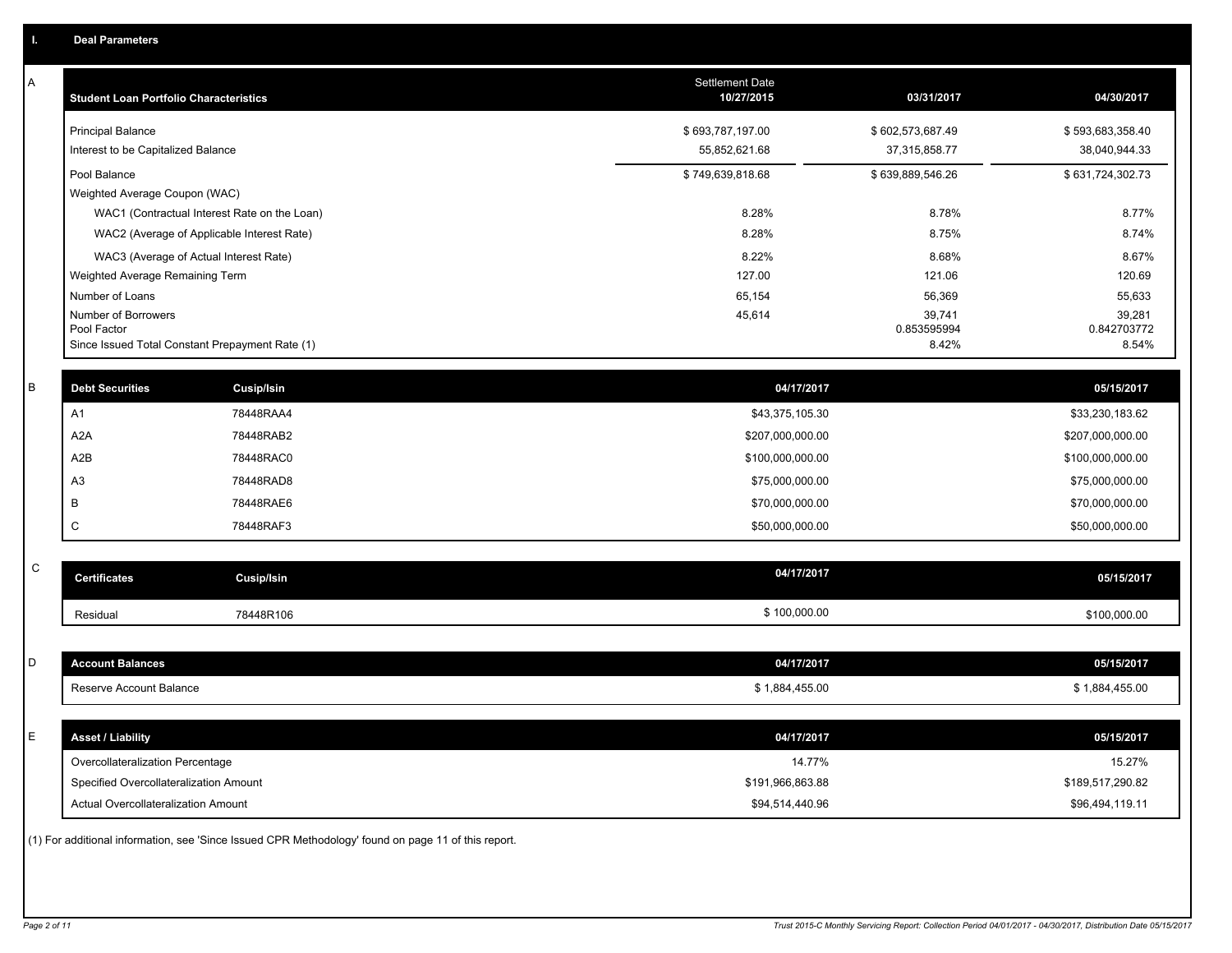### **II. 2015-C Trust Activity 04/01/2017 through 04/30/2017**

| <b>Borrower Principal</b><br>9,007,559.29<br>0.00<br><b>Consolidation Activity Principal</b><br>0.00<br>Seller Principal Reimbursement<br>0.00<br>Servicer Principal Reimbursement<br>Delinquent Principal Purchases by Servicer<br>0.00<br><b>Other Principal Deposits</b><br>0.00<br>\$9,007,559.29<br><b>Total Principal Receipts</b><br>В<br><b>Student Loan Interest Receipts</b><br><b>Borrower Interest</b><br>2,803,535.60<br>0.00<br><b>Consolidation Activity Interest</b><br>0.00<br>Seller Interest Reimbursement<br>0.00<br>Servicer Interest Reimbursement<br>Delinquent Interest Purchases by Servicer<br>0.00<br>Other Interest Deposits<br>0.00<br>\$2,803,535.60<br><b>Total Interest Receipts</b><br>C<br><b>Recoveries on Realized Losses</b><br>\$24,893.16<br>D<br><b>Investment Income</b><br>\$7,737.90<br>Е<br><b>Funds Borrowed from Next Collection Period</b><br>\$0.00<br>F<br>\$0.00<br><b>Funds Repaid from Prior Collection Period</b><br>\$0.00<br>G<br>Loan Sale or Purchase Proceeds<br>\$0.00<br>H<br><b>Initial Deposits to Distribution Account</b><br><b>Excess Transferred from Other Accounts</b><br>\$0.00<br>\$0.00<br><b>Borrower Benefit Reimbursements</b><br>J<br><b>Other Deposits</b><br>\$0.00<br>Κ<br>L<br><b>Other Fees Collected</b><br>\$0.00<br>М<br><b>AVAILABLE FUNDS</b><br>\$11,843,725.95<br>N<br>Non-Cash Principal Activity During Collection Period<br>\$117,230.20<br>Aggregate Purchased Amounts by the Depositor, Servicer or Seller<br>O<br>\$0.00<br>P<br>Aggregate Loan Substitutions<br>\$0.00 | Α | <b>Student Loan Principal Receipts</b> |  |
|----------------------------------------------------------------------------------------------------------------------------------------------------------------------------------------------------------------------------------------------------------------------------------------------------------------------------------------------------------------------------------------------------------------------------------------------------------------------------------------------------------------------------------------------------------------------------------------------------------------------------------------------------------------------------------------------------------------------------------------------------------------------------------------------------------------------------------------------------------------------------------------------------------------------------------------------------------------------------------------------------------------------------------------------------------------------------------------------------------------------------------------------------------------------------------------------------------------------------------------------------------------------------------------------------------------------------------------------------------------------------------------------------------------------------------------------------------------------------------------------------------------------------------------------------------------------|---|----------------------------------------|--|
|                                                                                                                                                                                                                                                                                                                                                                                                                                                                                                                                                                                                                                                                                                                                                                                                                                                                                                                                                                                                                                                                                                                                                                                                                                                                                                                                                                                                                                                                                                                                                                      |   |                                        |  |
|                                                                                                                                                                                                                                                                                                                                                                                                                                                                                                                                                                                                                                                                                                                                                                                                                                                                                                                                                                                                                                                                                                                                                                                                                                                                                                                                                                                                                                                                                                                                                                      |   |                                        |  |
|                                                                                                                                                                                                                                                                                                                                                                                                                                                                                                                                                                                                                                                                                                                                                                                                                                                                                                                                                                                                                                                                                                                                                                                                                                                                                                                                                                                                                                                                                                                                                                      |   |                                        |  |
|                                                                                                                                                                                                                                                                                                                                                                                                                                                                                                                                                                                                                                                                                                                                                                                                                                                                                                                                                                                                                                                                                                                                                                                                                                                                                                                                                                                                                                                                                                                                                                      |   |                                        |  |
|                                                                                                                                                                                                                                                                                                                                                                                                                                                                                                                                                                                                                                                                                                                                                                                                                                                                                                                                                                                                                                                                                                                                                                                                                                                                                                                                                                                                                                                                                                                                                                      |   |                                        |  |
|                                                                                                                                                                                                                                                                                                                                                                                                                                                                                                                                                                                                                                                                                                                                                                                                                                                                                                                                                                                                                                                                                                                                                                                                                                                                                                                                                                                                                                                                                                                                                                      |   |                                        |  |
|                                                                                                                                                                                                                                                                                                                                                                                                                                                                                                                                                                                                                                                                                                                                                                                                                                                                                                                                                                                                                                                                                                                                                                                                                                                                                                                                                                                                                                                                                                                                                                      |   |                                        |  |
|                                                                                                                                                                                                                                                                                                                                                                                                                                                                                                                                                                                                                                                                                                                                                                                                                                                                                                                                                                                                                                                                                                                                                                                                                                                                                                                                                                                                                                                                                                                                                                      |   |                                        |  |
|                                                                                                                                                                                                                                                                                                                                                                                                                                                                                                                                                                                                                                                                                                                                                                                                                                                                                                                                                                                                                                                                                                                                                                                                                                                                                                                                                                                                                                                                                                                                                                      |   |                                        |  |
|                                                                                                                                                                                                                                                                                                                                                                                                                                                                                                                                                                                                                                                                                                                                                                                                                                                                                                                                                                                                                                                                                                                                                                                                                                                                                                                                                                                                                                                                                                                                                                      |   |                                        |  |
|                                                                                                                                                                                                                                                                                                                                                                                                                                                                                                                                                                                                                                                                                                                                                                                                                                                                                                                                                                                                                                                                                                                                                                                                                                                                                                                                                                                                                                                                                                                                                                      |   |                                        |  |
|                                                                                                                                                                                                                                                                                                                                                                                                                                                                                                                                                                                                                                                                                                                                                                                                                                                                                                                                                                                                                                                                                                                                                                                                                                                                                                                                                                                                                                                                                                                                                                      |   |                                        |  |
|                                                                                                                                                                                                                                                                                                                                                                                                                                                                                                                                                                                                                                                                                                                                                                                                                                                                                                                                                                                                                                                                                                                                                                                                                                                                                                                                                                                                                                                                                                                                                                      |   |                                        |  |
|                                                                                                                                                                                                                                                                                                                                                                                                                                                                                                                                                                                                                                                                                                                                                                                                                                                                                                                                                                                                                                                                                                                                                                                                                                                                                                                                                                                                                                                                                                                                                                      |   |                                        |  |
|                                                                                                                                                                                                                                                                                                                                                                                                                                                                                                                                                                                                                                                                                                                                                                                                                                                                                                                                                                                                                                                                                                                                                                                                                                                                                                                                                                                                                                                                                                                                                                      |   |                                        |  |
|                                                                                                                                                                                                                                                                                                                                                                                                                                                                                                                                                                                                                                                                                                                                                                                                                                                                                                                                                                                                                                                                                                                                                                                                                                                                                                                                                                                                                                                                                                                                                                      |   |                                        |  |
|                                                                                                                                                                                                                                                                                                                                                                                                                                                                                                                                                                                                                                                                                                                                                                                                                                                                                                                                                                                                                                                                                                                                                                                                                                                                                                                                                                                                                                                                                                                                                                      |   |                                        |  |
|                                                                                                                                                                                                                                                                                                                                                                                                                                                                                                                                                                                                                                                                                                                                                                                                                                                                                                                                                                                                                                                                                                                                                                                                                                                                                                                                                                                                                                                                                                                                                                      |   |                                        |  |
|                                                                                                                                                                                                                                                                                                                                                                                                                                                                                                                                                                                                                                                                                                                                                                                                                                                                                                                                                                                                                                                                                                                                                                                                                                                                                                                                                                                                                                                                                                                                                                      |   |                                        |  |
|                                                                                                                                                                                                                                                                                                                                                                                                                                                                                                                                                                                                                                                                                                                                                                                                                                                                                                                                                                                                                                                                                                                                                                                                                                                                                                                                                                                                                                                                                                                                                                      |   |                                        |  |
|                                                                                                                                                                                                                                                                                                                                                                                                                                                                                                                                                                                                                                                                                                                                                                                                                                                                                                                                                                                                                                                                                                                                                                                                                                                                                                                                                                                                                                                                                                                                                                      |   |                                        |  |
|                                                                                                                                                                                                                                                                                                                                                                                                                                                                                                                                                                                                                                                                                                                                                                                                                                                                                                                                                                                                                                                                                                                                                                                                                                                                                                                                                                                                                                                                                                                                                                      |   |                                        |  |
|                                                                                                                                                                                                                                                                                                                                                                                                                                                                                                                                                                                                                                                                                                                                                                                                                                                                                                                                                                                                                                                                                                                                                                                                                                                                                                                                                                                                                                                                                                                                                                      |   |                                        |  |
|                                                                                                                                                                                                                                                                                                                                                                                                                                                                                                                                                                                                                                                                                                                                                                                                                                                                                                                                                                                                                                                                                                                                                                                                                                                                                                                                                                                                                                                                                                                                                                      |   |                                        |  |
|                                                                                                                                                                                                                                                                                                                                                                                                                                                                                                                                                                                                                                                                                                                                                                                                                                                                                                                                                                                                                                                                                                                                                                                                                                                                                                                                                                                                                                                                                                                                                                      |   |                                        |  |
|                                                                                                                                                                                                                                                                                                                                                                                                                                                                                                                                                                                                                                                                                                                                                                                                                                                                                                                                                                                                                                                                                                                                                                                                                                                                                                                                                                                                                                                                                                                                                                      |   |                                        |  |
|                                                                                                                                                                                                                                                                                                                                                                                                                                                                                                                                                                                                                                                                                                                                                                                                                                                                                                                                                                                                                                                                                                                                                                                                                                                                                                                                                                                                                                                                                                                                                                      |   |                                        |  |
|                                                                                                                                                                                                                                                                                                                                                                                                                                                                                                                                                                                                                                                                                                                                                                                                                                                                                                                                                                                                                                                                                                                                                                                                                                                                                                                                                                                                                                                                                                                                                                      |   |                                        |  |
|                                                                                                                                                                                                                                                                                                                                                                                                                                                                                                                                                                                                                                                                                                                                                                                                                                                                                                                                                                                                                                                                                                                                                                                                                                                                                                                                                                                                                                                                                                                                                                      |   |                                        |  |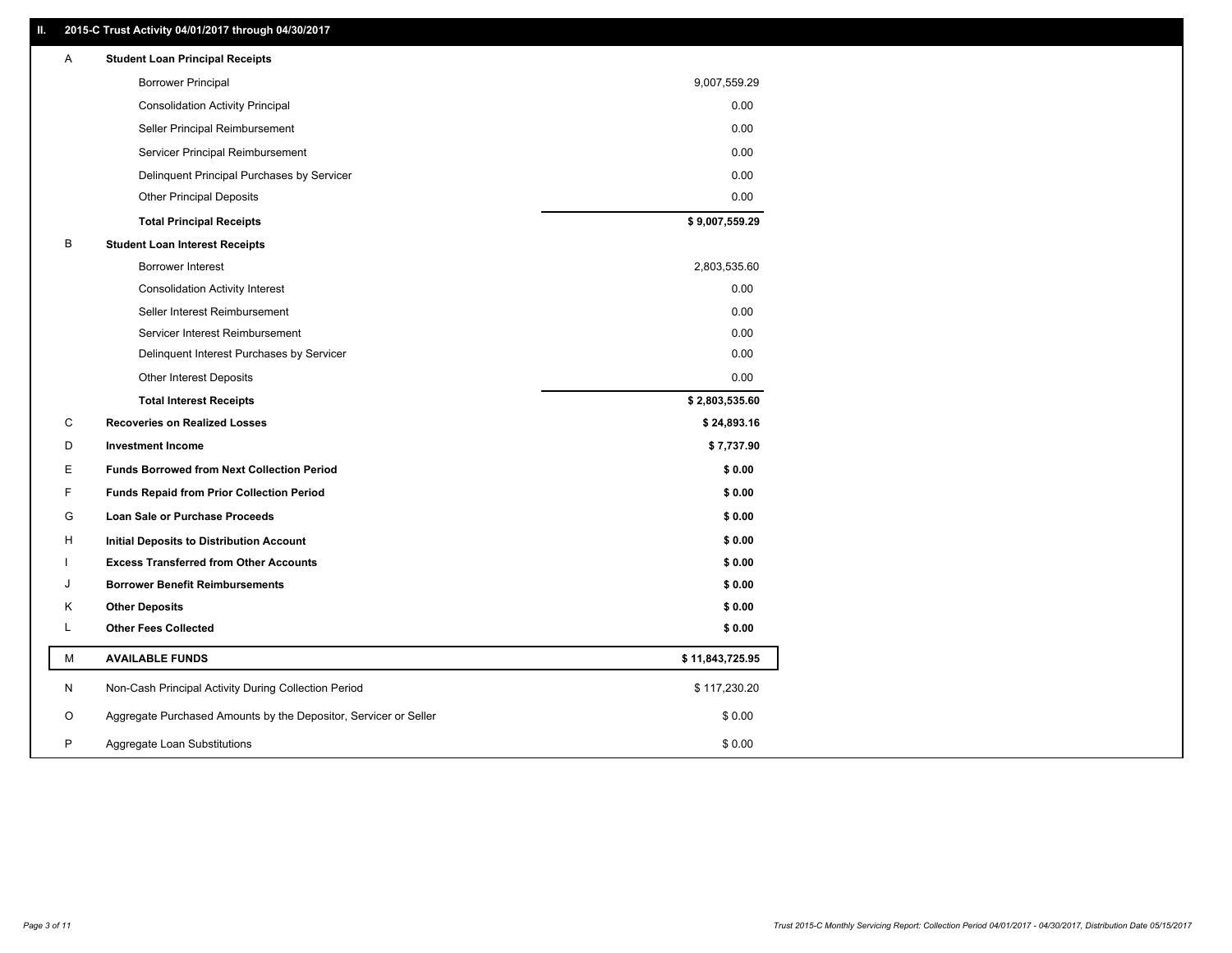|                   |                       |                          |         |                                                           | <b>Loans by Repayment Status</b> |                            |                          |         |                                                                  |                |                            |
|-------------------|-----------------------|--------------------------|---------|-----------------------------------------------------------|----------------------------------|----------------------------|--------------------------|---------|------------------------------------------------------------------|----------------|----------------------------|
|                   |                       |                          |         | 04/30/2017                                                |                                  |                            |                          |         | 03/31/2017                                                       |                |                            |
|                   |                       | <b>Wtd Avg</b><br>Coupon | # Loans | Principal and<br><b>Interest Accrued</b><br>to Capitalize | % of Principal                   | % of Loans in<br>Repay (1) | <b>Wtd Avg</b><br>Coupon | # Loans | <b>Principal and</b><br><b>Interest Accrued</b><br>to Capitalize | % of Principal | % of Loans in<br>Repay (1) |
| INTERIM:          | IN SCHOOL             | 9.55%                    | 6,263   | \$84,579,440.92                                           | 13.389%                          | $-$ %                      | 9.55%                    | 6,352   | \$85,572,090.48                                                  | 13.373%        | $-$ %                      |
|                   | GRACE                 | 9.40%                    | 1,673   | \$22,340,132.47                                           | 3.536%                           | $-$ %                      | 9.41%                    | 1,660   | \$21,953,421.67                                                  | 3.431%         | $-$ %                      |
|                   | <b>DEFERMENT</b>      | 9.37%                    | 2,653   | \$31,088,240.64                                           | 4.921%                           | $-$ %                      | 9.37%                    | 2,665   | \$30,873,274.70                                                  | 4.825%         | $-$ %                      |
| <b>REPAYMENT:</b> | <b>CURRENT</b>        | 8.40%                    | 42,343  | \$455,791,440.25                                          | 72.150%                          | 92.318%                    | 8.43%                    | 43,070  | \$464,609,453.08                                                 | 72.608%        | 92.646%                    |
|                   | 31-60 DAYS DELINQUENT | 9.05%                    | 639     | \$7,830,335.53                                            | 1.240%                           | 1.586%                     | 9.16%                    | 569     | \$7,425,196.91                                                   | 1.160%         | 1.481%                     |
|                   | 61-90 DAYS DELINQUENT | 9.40%                    | 262     | \$3,529,901.34                                            | 0.559%                           | 0.715%                     | 9.12%                    | 259     | \$3,416,750.52                                                   | 0.534%         | 0.681%                     |
|                   | > 90 DAYS DELINQUENT  | 9.36%                    | 154     | \$1,855,377.88                                            | 0.294%                           | 0.376%                     | 9.27%                    | 152     | \$1,508,895.05                                                   | 0.236%         | 0.301%                     |
|                   | <b>FORBEARANCE</b>    | 8.77%                    | 1,646   | \$24,709,433.70                                           | 3.911%                           | 5.005%                     | 8.77%                    | 1,642   | \$24,530,463.85                                                  | 3.834%         | 4.892%                     |
| <b>TOTAL</b>      |                       |                          | 55,633  | \$631,724,302.73                                          | 100.00%                          | 100.00%                    |                          | 56,369  | \$639,889,546.26                                                 | 100.00%        | 100.00%                    |

Percentages may not total 100% due to rounding  $\star$ 

1 Loans classified in "Repayment" include any loan for which interim interest only, \$25 fixed payments or full principal and interest payments are due.

|                         |                                                                                                                              |                          |         |                                                           | <b>Loans by Borrower Status</b> |                                |                          |         |                                                           |                |                                |
|-------------------------|------------------------------------------------------------------------------------------------------------------------------|--------------------------|---------|-----------------------------------------------------------|---------------------------------|--------------------------------|--------------------------|---------|-----------------------------------------------------------|----------------|--------------------------------|
|                         |                                                                                                                              |                          |         | 04/30/2017                                                |                                 |                                |                          |         | 03/31/2017                                                |                |                                |
|                         |                                                                                                                              | <b>Wtd Avg</b><br>Coupon | # Loans | Principal and<br><b>Interest Accrued</b><br>to Capitalize | % of Principal                  | % of Loans in<br>P&I Repay (2) | <b>Wtd Avg</b><br>Coupon | # Loans | Principal and<br><b>Interest Accrued</b><br>to Capitalize | % of Principal | % of Loans in<br>P&I Repay (2) |
| INTERIM:                | IN SCHOOL                                                                                                                    | 9.19%                    | 13,076  | \$179,821,829.08                                          | 28.465%                         | $-$ %                          | 9.19%                    | 13,241  | \$181,524,103.20                                          | 28.368%        | $-$ %                          |
|                         | GRACE                                                                                                                        | 9.09%                    | 2,975   | \$39,947,716.40                                           | 6.324%                          | $-$ %                          | 9.08%                    | 2,935   | \$38,973,109.19                                           | 6.091%         | $-$ %                          |
|                         | <b>DEFERMENT</b>                                                                                                             | 9.01%                    | 4,998   | \$57,312,875.54                                           | 9.072%                          | $-$ %                          | 9.00%                    | 5,038   | \$57,190,399.64                                           | 8.938%         | $-$ %                          |
| P&I REPAYMENT:          | <b>CURRENT</b>                                                                                                               | 8.23%                    | 31,977  | \$317,896,002.34                                          | 50.322%                         | 89.639%                        | 8.27%                    | 32,597  | \$326,185,190.42                                          | 50.975%        | 90.056%                        |
|                         | 31-60 DAYS DELINQUENT                                                                                                        | 9.02%                    | 566     | \$6,919,498.36                                            | 1.095%                          | 1.951%                         | 9.11%                    | 516     | \$6,745,302.77                                            | 1.054%         | 1.862%                         |
|                         | 61-90 DAYS DELINQUENT                                                                                                        | 9.39%                    | 243     | \$3,304,487.55                                            | 0.523%                          | 0.932%                         | 9.10%                    | 253     | \$3,300,625.42                                            | 0.516%         | 0.911%                         |
|                         | > 90 DAYS DELINQUENT                                                                                                         | 9.34%                    | 152     | \$1,812,459.76                                            | 0.287%                          | 0.511%                         | 9.25%                    | 147     | \$1,440,351.77                                            | 0.225%         | 0.398%                         |
|                         | FORBEARANCE                                                                                                                  | 8.77%                    | 1,646   | \$24,709,433.70                                           | 3.911%                          | 6.967%                         | 8.77%                    | 1,642   | \$24,530,463.85                                           | 3.834%         | 6.773%                         |
| <b>TOTAL</b><br>$\star$ | Percentages may not total 100% due to rounding                                                                               |                          | 55,633  | \$631,724,302.73                                          | 100.00%                         | 100.00%                        |                          | 56,369  | \$639,889,546.26                                          | 100.00%        | 100.00%                        |
|                         | 2 Loans classified in "P&I Repayment" includes only those loans for which scheduled principal and interest payments are due. |                          |         |                                                           |                                 |                                |                          |         |                                                           |                |                                |

WAC reflects WAC3 To conform with company standard reporting these sections now include Princial and Interest Accrued to Capitalize.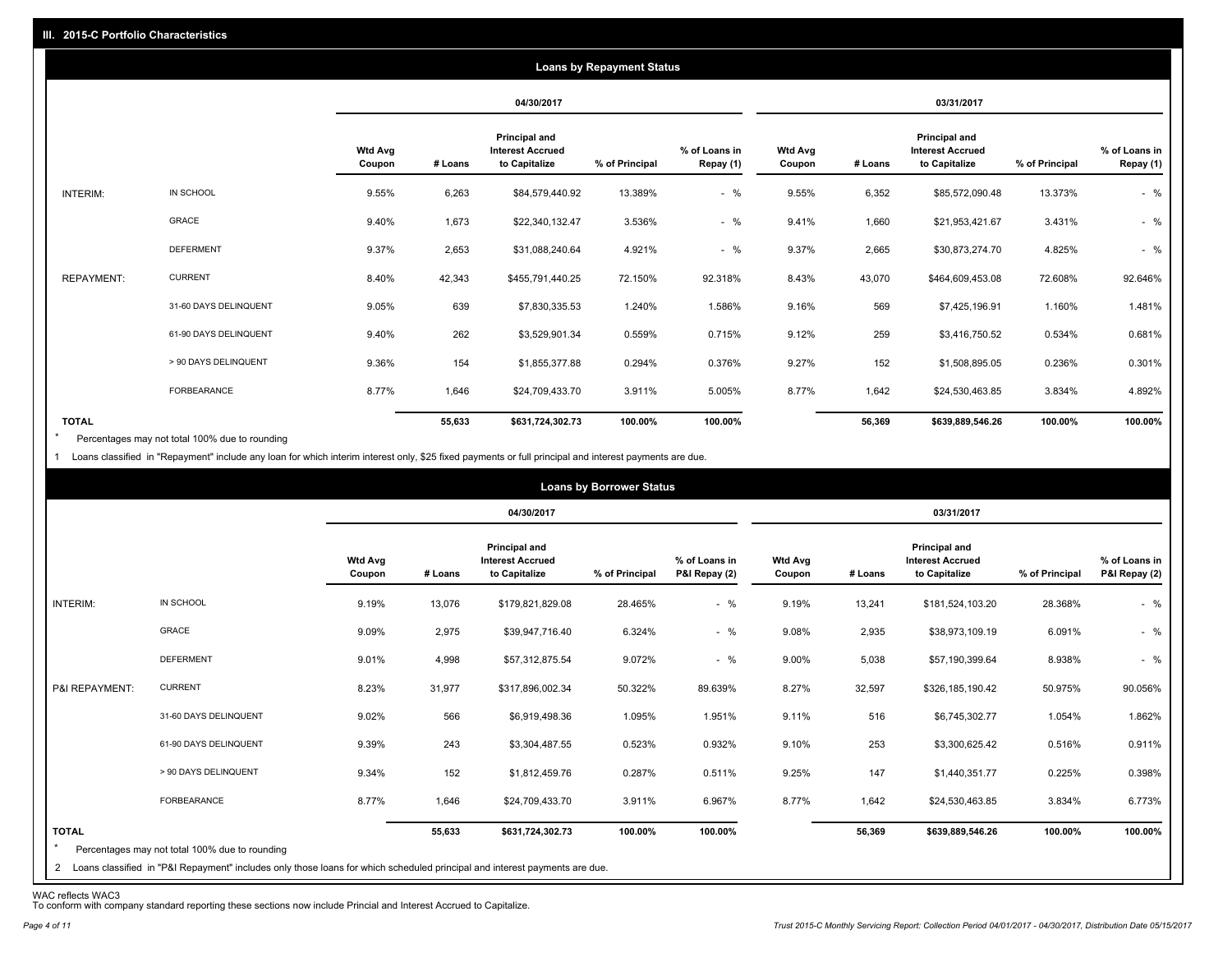|                                                                                                  | 4/30/2017        | 3/31/2017        |
|--------------------------------------------------------------------------------------------------|------------------|------------------|
| Pool Balance                                                                                     | \$631,724,302.73 | \$639,889,546.26 |
| Total # Loans                                                                                    | 55,633           | 56,369           |
| Total # Borrowers                                                                                | 39,281           | 39,741           |
| Weighted Average Coupon                                                                          | 8.74%            | 8.75%            |
| Weighted Average Remaining Term                                                                  | 120.69           | 121.06           |
| Percent of Pool - Cosigned                                                                       | 92.8%            | 92.8%            |
| Percent of Pool - Non Cosigned                                                                   | 7.2%             | 7.2%             |
| Borrower Interest Accrued for Period                                                             | \$4,225,634.14   | \$4,402,436.84   |
| <b>Outstanding Borrower Interest Accrued</b>                                                     | \$41,227,352.17  | \$40,570,807.69  |
| Gross Principal Realized Loss - Periodic                                                         | \$600,720.15     | \$654,286.76     |
| Gross Principal Realized Loss - Cumulative                                                       | \$9,227,905.50   | \$8,627,185.35   |
| Recoveries on Realized Losses - Periodic                                                         | \$24,893.16      | \$27,944.50      |
| Recoveries on Realized Losses - Cumulative                                                       | \$491,278.48     | \$466,385.32     |
| Net Losses - Periodic                                                                            | \$575,826.99     | \$626,342.26     |
| Net Losses - Cumulative                                                                          | \$8,736,627.02   | \$8,160,800.03   |
| Non-Cash Principal Activity - Capitalized Interest                                               | \$717,730.63     | \$2,348,829.40   |
| Since Issued Total Constant Prepayment Rate (CPR) (1)                                            | 8.54%            | 8.42%            |
| <b>Loan Substitutions</b>                                                                        | \$0.00           | \$0.00           |
| <b>Cumulative Loan Substitutions</b>                                                             | \$0.00           | \$0.00           |
| <b>Unpaid Servicing Fees</b>                                                                     | \$0.00           | \$0.00           |
| <b>Unpaid Administration Fees</b>                                                                | \$0.00           | \$0.00           |
| <b>Unpaid Carryover Servicing Fees</b>                                                           | \$0.00           | \$0.00           |
| Note Interest Shortfall                                                                          | \$0.00           | \$0.00           |
| Loans in Modification                                                                            | \$16,334,866.94  | \$15,280,651.16  |
| % of Loans in Modification as a % of Loans in Repayment (P&I)                                    | 4.95%            | 4.53%            |
|                                                                                                  |                  |                  |
| % Annualized Gross Principal Realized Loss - Periodic as a %<br>of Loans in Repayment (P&I) * 12 | 2.18%            | 2.33%            |
| % Gross Principal Realized Loss - Cumulative as a % of<br>Original Pool Balance                  | 1.23%            | 1.15%            |

(1) For additional information, see 'Since Issued CPR Methodology' found on page 11 of this report.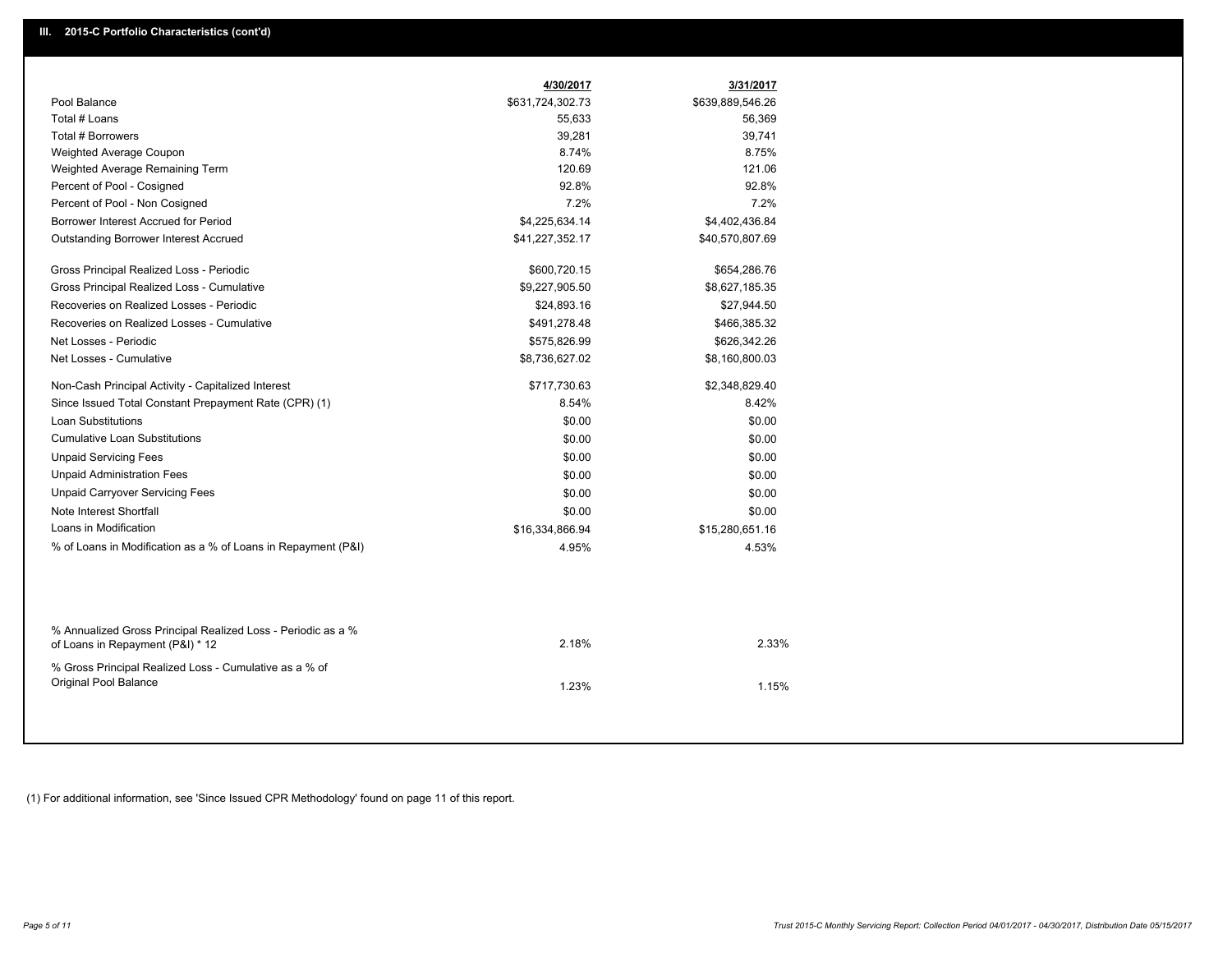#### **Loan Program**  A

|                                    | Weighted<br><b>Average Coupon</b> | # LOANS | <b>\$ AMOUNT</b> | $%$ *     |
|------------------------------------|-----------------------------------|---------|------------------|-----------|
| - Smart Option Interest-Only Loans | 7.73%                             | 12.608  | \$112,020,508.36 | 17.732%   |
| - Smart Option Fixed Pay Loans     | 8.59%                             | 14,822  | \$199,455,243.12 | 31.573%   |
| - Smart Option Deferred Loans      | 9.05%                             | 28.203  | \$320,248,551.25 | 50.694%   |
| - Other Loan Programs              | $0.00\%$                          | 0       | \$0.00           | $0.000\%$ |
| <b>Total</b>                       | 8.67%                             | 55,633  | \$631,724,302.73 | 100.000%  |

\* Percentages may not total 100% due to rounding

B

C

**Index Type**

|                       | Weighted<br><b>Average Coupon</b> | # LOANS | <b>\$ AMOUNT</b> | $%$ *     |
|-----------------------|-----------------------------------|---------|------------------|-----------|
| - Fixed Rate Loans    | 8.88%                             | 10,434  | \$134,659,168.93 | 21.316%   |
| - LIBOR Indexed Loans | 8.61%                             | 45,199  | \$497,065,133.80 | 78.684%   |
| - Other Index Rates   | $0.00\%$                          |         | \$0.00           | $0.000\%$ |
| <b>Total</b>          | 8.67%                             | 55,633  | \$631,724,302.73 | 100.000%  |

\* Percentages may not total 100% due to rounding

## **Weighted Average Recent FICO**

| 3,680<br>$0 - 639$<br>\$36,938,271.64<br>640 - 669<br>3,236<br>\$34,969,481.27<br>670 - 699<br>6,424<br>\$72,805,584.34<br>700 - 739<br>12,511<br>\$141,997,143.89<br>29,773<br>$740 +$<br>\$344,961,746.65<br>9 | 5.847%                   |                      |
|------------------------------------------------------------------------------------------------------------------------------------------------------------------------------------------------------------------|--------------------------|----------------------|
|                                                                                                                                                                                                                  |                          |                      |
|                                                                                                                                                                                                                  | 5.536%                   |                      |
|                                                                                                                                                                                                                  | 11.525%                  |                      |
|                                                                                                                                                                                                                  | 22.478%                  |                      |
|                                                                                                                                                                                                                  | 54.606%                  |                      |
|                                                                                                                                                                                                                  | \$52,074.94<br>$0.008\%$ | $N/A$ <sub>(1)</sub> |
| 55,633<br>\$631,724,302.73<br>Total                                                                                                                                                                              | 100.000%                 |                      |

WAC reflects WAC3

To conform with company standard reporting these sections now include Princial and Interest Accrued to Capitalize.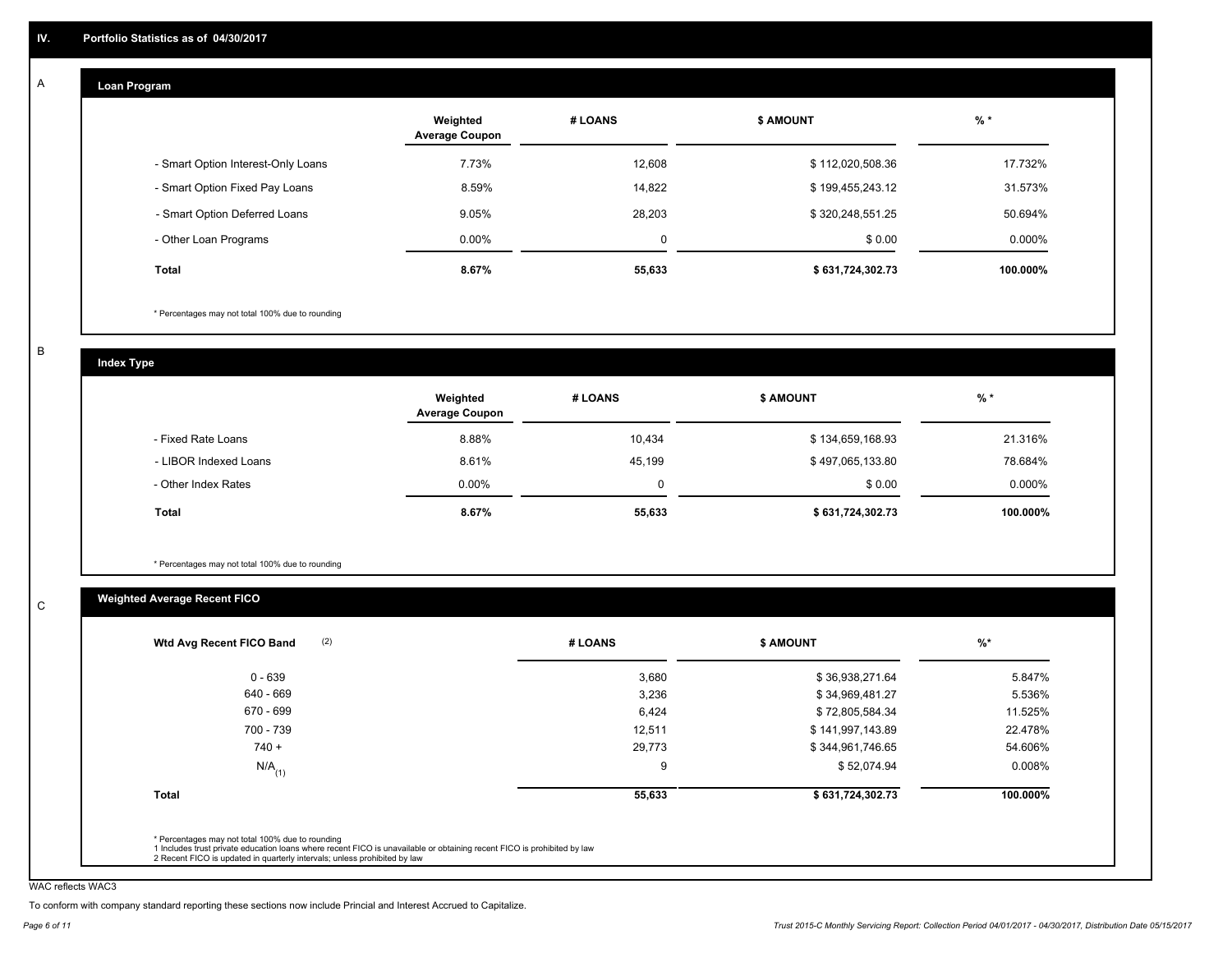| ۷. |       | 2015-C Reserve Account and Principal Distribution Calculations                                      |                  |  |
|----|-------|-----------------------------------------------------------------------------------------------------|------------------|--|
| А. |       | <b>Reserve Account</b>                                                                              |                  |  |
|    |       | Specified Reserve Account Balance                                                                   | \$1,884,455.00   |  |
|    |       | Actual Reserve Account Balance                                                                      | \$1,884,455.00   |  |
| В. |       | <b>Principal Distribution Amount</b>                                                                |                  |  |
|    | i.    | Class A Notes Outstanding                                                                           | \$425,375,105.30 |  |
|    | ii.   | Pool Balance                                                                                        | \$631,724,302.73 |  |
|    | iii.  | First Priority Principal Distribution Amount (i - ii)                                               | \$0.00           |  |
|    |       |                                                                                                     |                  |  |
|    | iv.   | Class A and B Notes Outstanding                                                                     | \$495,375,105.30 |  |
|    | v.    | First Priority Principal Distribution Amount                                                        | \$0.00           |  |
|    | vi.   | Pool Balance                                                                                        | \$631,724,302.73 |  |
|    | vii.  | Specified Overcollateralization Amount                                                              | \$189,517,290.82 |  |
|    | viii. | Available Funds (after payment of waterfall items A through H)                                      | \$10,144,921.68  |  |
|    | ix.   | Class C Notes Outstanding                                                                           | \$50,000,000.00  |  |
|    | x.    | Regular Principal Distribution Amount (if (iv > 0, (iv - v) - (vi - vii), min(viii, ix))            | \$53,168,093.39  |  |
|    |       |                                                                                                     |                  |  |
|    | xi.   | Pool Balance                                                                                        | \$631,724,302.73 |  |
|    | xii.  | 10% of Initial Pool Balance                                                                         | \$74,963,981.87  |  |
|    | xiii. | First Priority Principal Distribution Amount                                                        | \$0.00           |  |
|    | XIV.  | Regular Principal Distribution Amount                                                               | \$53,168,093.39  |  |
|    | XV.   | Available Funds (after payment of waterfall items A through J)                                      | \$0.00           |  |
|    |       | xvi. Additional Principal Distribution Amount (if( $ix \le x$ , min( $xv$ , $xi$ - $xiii - xiv$ ))) | \$0.00           |  |
|    |       |                                                                                                     |                  |  |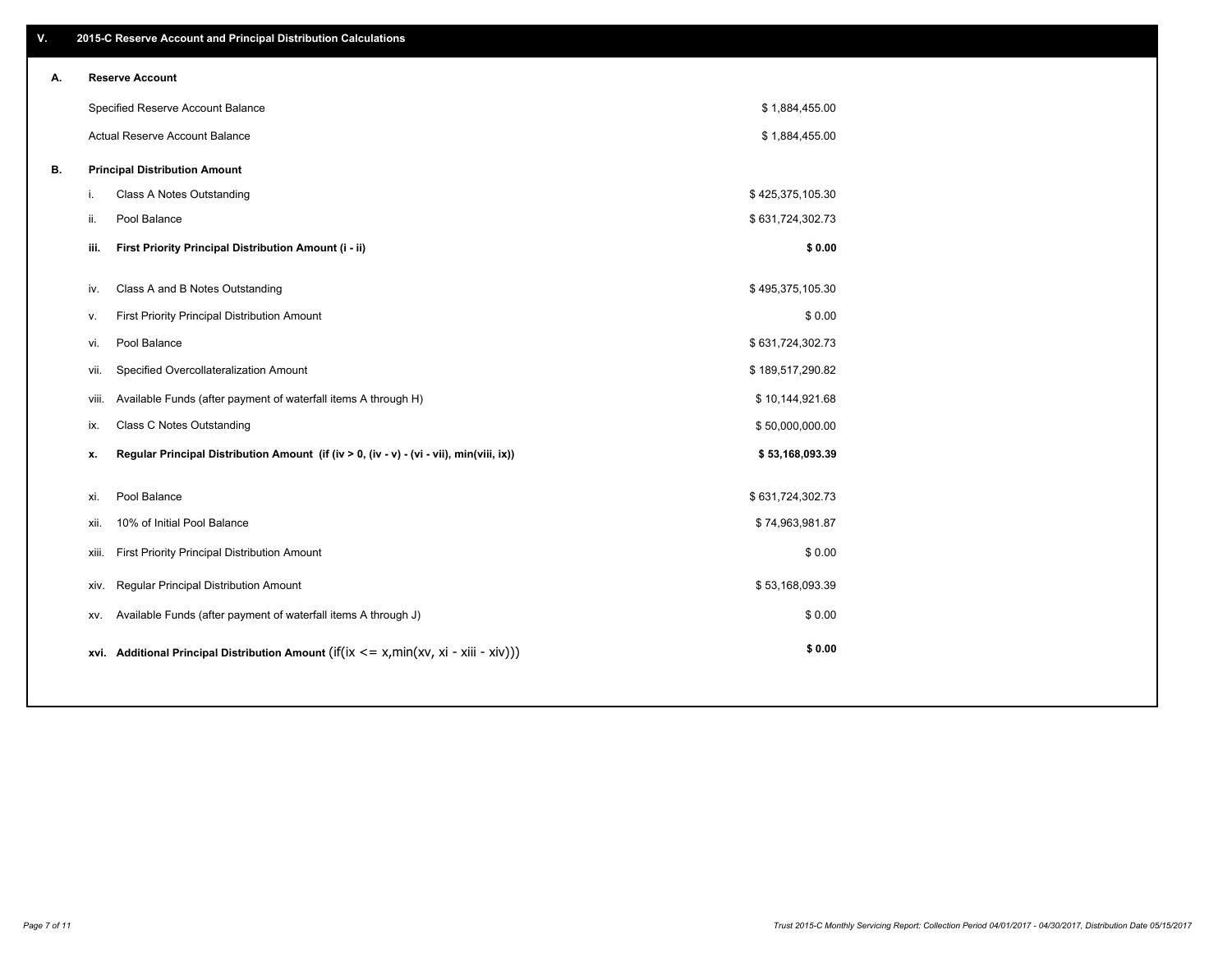|    |                                                                                   | Paid                 | <b>Funds Balance</b>               |
|----|-----------------------------------------------------------------------------------|----------------------|------------------------------------|
|    | <b>Total Available Funds</b>                                                      |                      | \$11,843,725.95                    |
| A  | <b>Trustee Fees</b>                                                               | \$0.00               | \$11,843,725.95                    |
| B  | <b>Servicing Fees</b>                                                             | \$402,618.60         | \$11,441,107.35                    |
| C  | i. Administration Fees<br>ii. Unreimbursed Administrator Advances plus any Unpaid | \$8,333.00<br>\$0.00 | \$11,432,774.35<br>\$11,432,774.35 |
| D  | Class A Noteholders Interest Distribution Amount                                  | \$896,186.00         | \$10,536,588.35                    |
| Е  | <b>First Priority Principal Payment</b>                                           | \$0.00               | \$10,536,588.35                    |
| F  | Class B Noteholders Interest Distribution Amount                                  | \$204,166.67         | \$10,332,421.68                    |
| G  | Class C Noteholders Interest Distribution Amount                                  | \$187,500.00         | \$10,144,921.68                    |
| н  | <b>Reinstatement Reserve Account</b>                                              | \$0.00               | \$10,144,921.68                    |
|    | <b>Regular Principal Distribution</b>                                             | \$10,144,921.68      | \$0.00                             |
| J  | <b>Carryover Servicing Fees</b>                                                   | \$0.00               | \$0.00                             |
| Κ  | Additional Principal Distribution Amount                                          | \$0.00               | \$0.00                             |
| L. | Unpaid Expenses of Trustee                                                        | \$0.00               | \$0.00                             |
| М  | Unpaid Expenses of Administrator                                                  | \$0.00               | \$0.00                             |
| N  | Remaining Funds to the Residual Certificateholders                                | \$0.00               | \$0.00                             |

#### **Waterfall Conditions**

|      | Pool Balance                                                                       | \$631,724,302.73 |
|------|------------------------------------------------------------------------------------|------------------|
| Ш.   | Class A and B Notes Outstanding                                                    | \$495,375,105.30 |
| iii. | Class C Noteholders' Interest Distribution Ratio (i / ii)                          | 127.52%          |
| iv.  | Minimum Ratio                                                                      | 110.00%          |
| v.   | Is the Class C Noteholders' Interest Distribution Condition Satisfied (iii $>$ iv) |                  |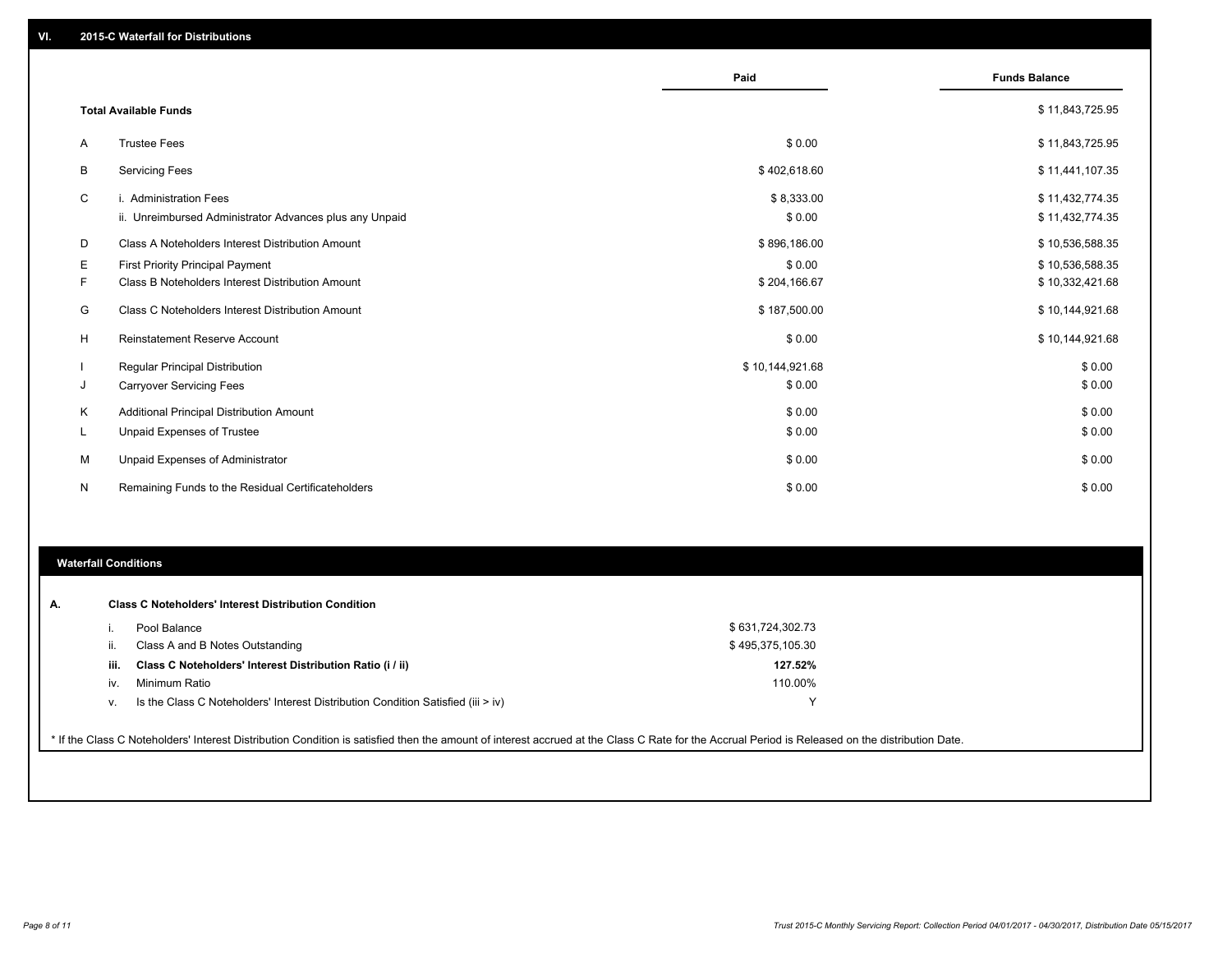| <b>Distribution Amounts</b>                                |                         |                         |                         |
|------------------------------------------------------------|-------------------------|-------------------------|-------------------------|
|                                                            | A1                      | A <sub>2</sub> A        | A <sub>2</sub> B        |
| Cusip/Isin                                                 | 78448RAA4               | 78448RAB2               | 78448RAC0               |
| <b>Beginning Balance</b>                                   | \$43,375,105.30         | \$207,000,000.00        | \$100,000,000.00        |
| Index                                                      | <b>LIBOR</b>            | <b>FIXED</b>            | <b>LIBOR</b>            |
| Spread/Fixed Rate                                          | 0.90%                   | 2.75%                   | 1.40%                   |
| Record Date (Days Prior to Distribution)                   | 1 NEW YORK BUSINESS DAY | 1 NEW YORK BUSINESS DAY | 1 NEW YORK BUSINESS DAY |
| <b>Accrual Period Begin</b>                                | 4/17/2017               | 4/15/2017               | 4/17/2017               |
| <b>Accrual Period End</b>                                  | 5/15/2017               | 5/15/2017               | 5/15/2017               |
| Daycount Fraction                                          | 0.07777778              | 0.08333333              | 0.07777778              |
| Interest Rate*                                             | 1.89389%                | 2.75000%                | 2.39389%                |
| <b>Accrued Interest Factor</b>                             | 0.001473026             | 0.002291667             | 0.001861914             |
| <b>Current Interest Due</b>                                | \$63,892.64             | \$474,375.00            | \$186,191.44            |
| Interest Shortfall from Prior Period Plus Accrued Interest | $S -$                   | $\mathsf{\$}$ -         | $\mathsf{\$}$ -         |
| <b>Total Interest Due</b>                                  | \$63,892.64             | \$474,375.00            | \$186,191.44            |
| <b>Interest Paid</b>                                       | \$63,892.64             | \$474,375.00            | \$186,191.44            |
| <b>Interest Shortfall</b>                                  | $S -$                   | $\mathsf{\$}$ -         | $\mathsf{\$}$ -         |
| <b>Principal Paid</b>                                      | \$10,144,921.68         | $\mathsf{\$}$ -         | $\mathsf{\$}$ -         |
| <b>Ending Principal Balance</b>                            | \$33,230,183.62         | \$207,000,000.00        | \$100,000,000.00        |
| Paydown Factor                                             | 0.050979506             | 0.000000000             | 0.000000000             |
| <b>Ending Balance Factor</b>                               | 0.166985847             | 1.000000000             | 1.000000000             |

\* Pay rates for Current Distribution. For the interest rates applicable to the next distribution date, please see https://www.salliemae.com/about/investors/data/SMBabrate.txt.

**VII. 2015-C Distributions**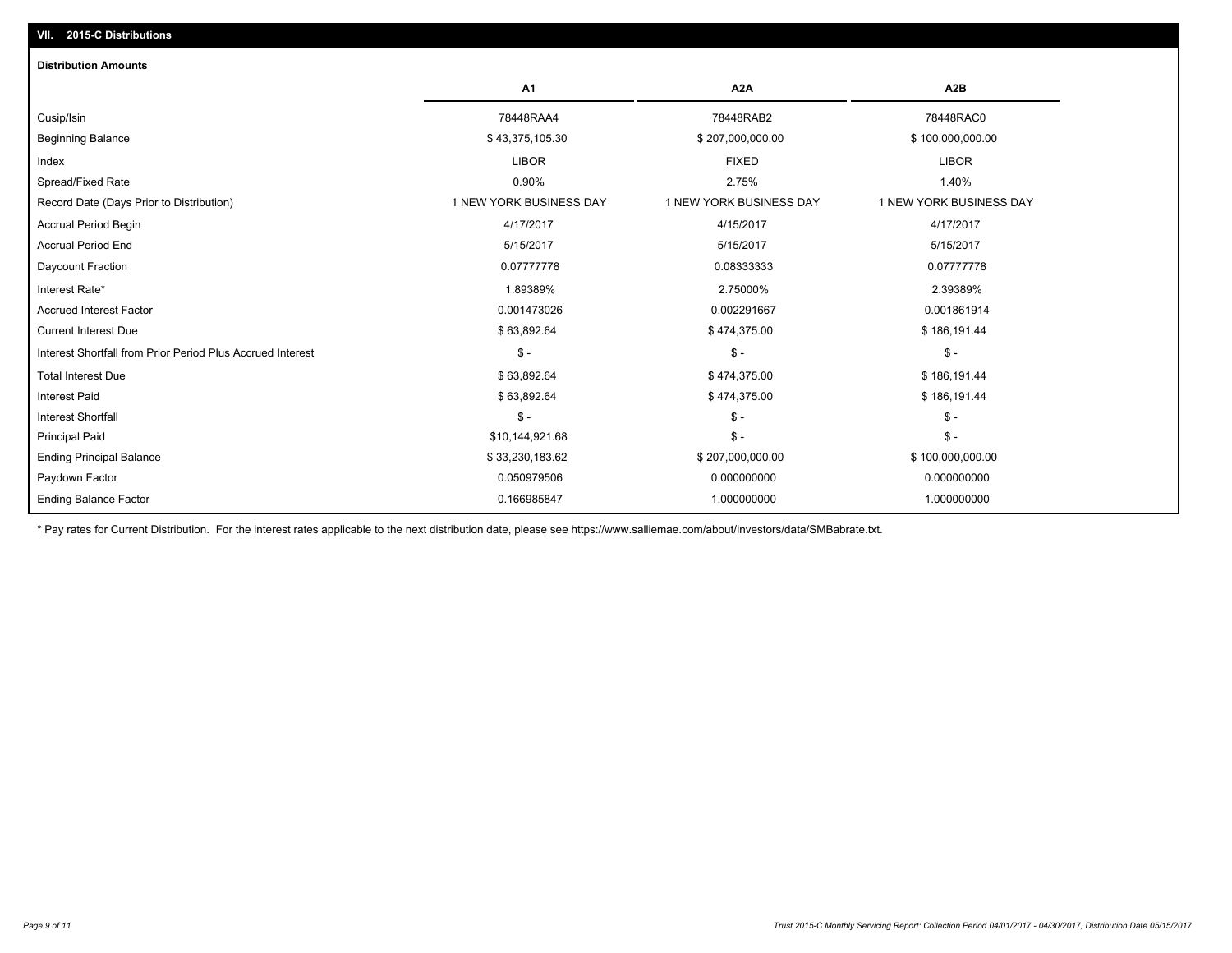| A <sub>3</sub><br>в<br>78448RAD8<br>78448RAE6<br>Cusip/Isin<br>\$75,000,000.00<br>\$70,000,000.00<br><b>Beginning Balance</b><br><b>LIBOR</b><br><b>FIXED</b><br>Index | С<br>78448RAF3<br>\$50,000,000.00<br><b>FIXED</b> |
|------------------------------------------------------------------------------------------------------------------------------------------------------------------------|---------------------------------------------------|
|                                                                                                                                                                        |                                                   |
|                                                                                                                                                                        |                                                   |
|                                                                                                                                                                        |                                                   |
|                                                                                                                                                                        |                                                   |
| Spread/Fixed Rate<br>3.50%<br>1.95%                                                                                                                                    | 4.50%                                             |
| 1 NEW YORK BUSINESS DAY<br>1 NEW YORK BUSINESS DAY<br>Record Date (Days Prior to Distribution)                                                                         | 1 NEW YORK BUSINESS DAY                           |
| 4/17/2017<br>4/15/2017<br><b>Accrual Period Begin</b>                                                                                                                  | 4/15/2017                                         |
| <b>Accrual Period End</b><br>5/15/2017<br>5/15/2017                                                                                                                    | 5/15/2017                                         |
| 0.07777778<br>Daycount Fraction<br>0.08333333                                                                                                                          | 0.08333333                                        |
| 2.94389%<br>3.50000%<br>Interest Rate*                                                                                                                                 | 4.50000%                                          |
| <b>Accrued Interest Factor</b><br>0.002289692<br>0.002916667                                                                                                           | 0.003750000                                       |
| <b>Current Interest Due</b><br>\$171,726.92<br>\$204,166.67                                                                                                            | \$187,500.00                                      |
| $\mathsf{\$}$ -<br>Interest Shortfall from Prior Period Plus Accrued Interest<br>$\frac{2}{3}$ -                                                                       | $S -$                                             |
| \$171,726.92<br><b>Total Interest Due</b><br>\$204,166.67                                                                                                              | \$187,500.00                                      |
| <b>Interest Paid</b><br>\$171,726.92<br>\$204,166.67                                                                                                                   | \$187,500.00                                      |
| $\frac{1}{2}$<br>$\mathsf{\$}$ -<br><b>Interest Shortfall</b>                                                                                                          | $\frac{2}{3}$ -                                   |
| $\mathsf{\$}$ -<br>$\mathsf{\$}$ -<br><b>Principal Paid</b>                                                                                                            | $S -$                                             |
| \$75,000,000.00<br><b>Ending Principal Balance</b><br>\$70,000,000.00                                                                                                  | \$50,000,000.00                                   |
| 0.000000000<br>0.000000000<br>Paydown Factor                                                                                                                           | 0.000000000                                       |
| <b>Ending Balance Factor</b><br>1.000000000<br>1.000000000                                                                                                             | 1.000000000                                       |

\* Pay rates for Current Distribution. For the interest rates applicable to the next distribution date, please see https://www.salliemae.com/about/investors/data/SMBabrate.txt.

**VII. 2015-C Distributions**